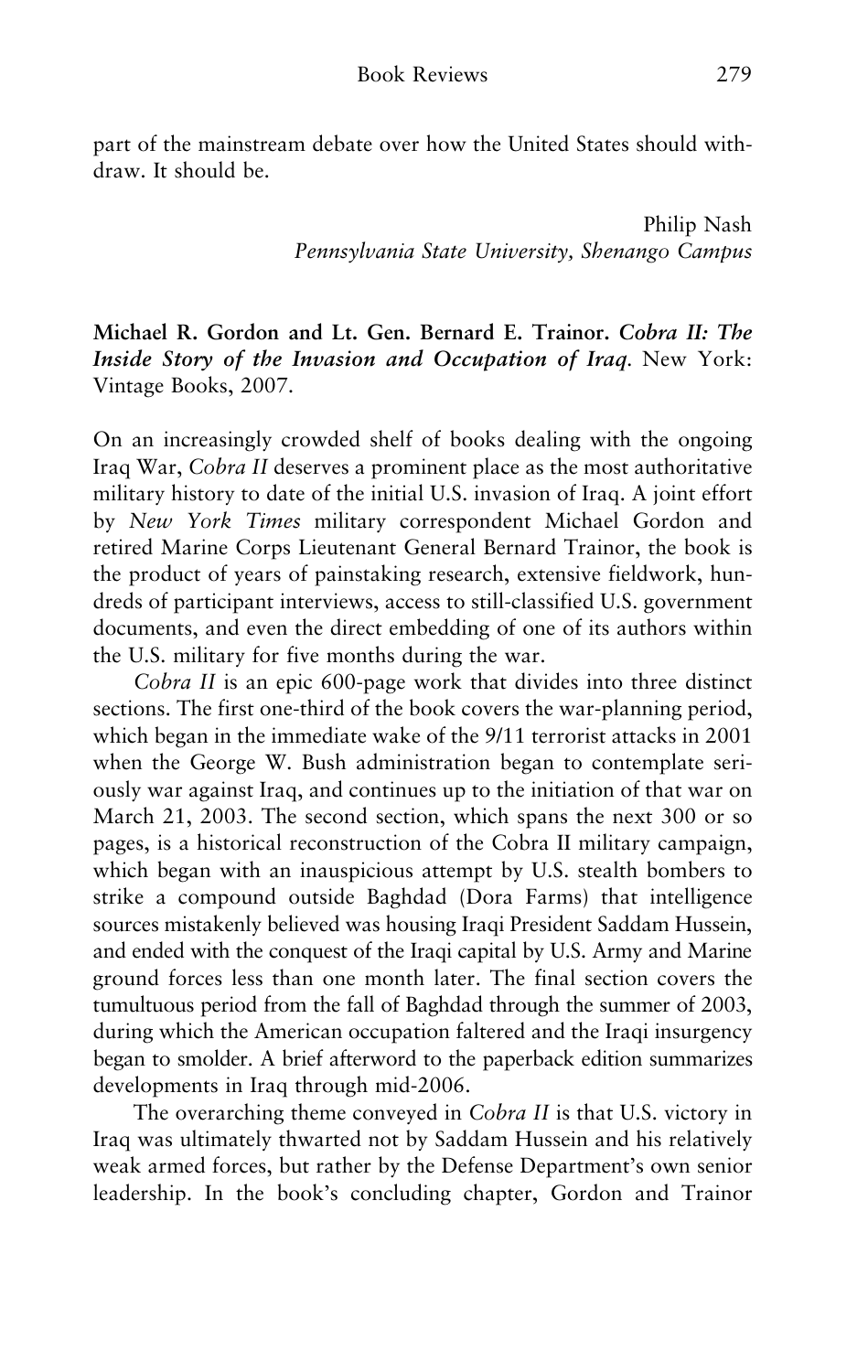approvingly cite the shared opinion of multiple participants in the conflict that a historic opportunity existed after the conquest of Baghdad to consolidate the initial military victory, stanch the still nascent Sunni-led insurgency, and ensure Iraq's successful reconstruction. Instead, however, the authors argue that this historic opportunity was squandered through a sequence of disastrous decisions rendered from the very outset of the warplanning process by the most senior civilian officials of the Department of Defense, particularly Secretary of Defense Donald Rumsfeld, and by Cobra II's commanding officer, General Tommy Franks, the head of Central Command.

Rumsfeld is characterized by the authors as a merciless bureaucratic infighter who was a fanatical advocate of "defense transformation," the controversial notion that cutting-edge technological innovations afforded the United States such an enormous advantage in war-fighting that its large lumbering land army had become obsolete. Consequently, in the prolonged lead-up to the invasion, Rumsfeld exerted unrelenting pressure on Franks to scale back dramatically the troop commitment to the operation, from the 500,000 envisioned by Franks' predecessor to less than 150,000. Further, Rumsfeld deftly outmaneuvered Colin Powell's State Department to acquire predominant control over the postwar administration of Iraq, but proceeded to neglect this task under the pretense that much of this burden would be immediately delegated to the Iraqis themselves. As a result of these efforts, the occupation of Iraq foundered on the shoals of a hopelessly overstretched occupation force unable to impose order and a poorly prepared post-conflict reconstruction effort that was rapidly overwhelmed by the demands of its anointed tasks.

Although most informed readers will be unsurprised by this characterization, Gordon and Trainor supplement the conventional wisdom with a mountain of new evidence. For instance, they note that in early 2003, Rumsfeld's steadfast reluctance to share details of the war-plan with the rest of the National Security Council forced council staff members to slip into the Pentagon inconspicuously in order to covertly obtain crucial planning documents to bring back to the White House.

Importantly, however, Gordon and Trainor implicitly reject the notion that Rumsfeld was unmovable. They discuss his early 2001 attempt to fire the director of the Pentagon Joint Staff, which incurred the wrath of the outgoing Chairman of the Joint Chiefs of Staff, General Hugh Shelton, who proceeded to burst uninvited into Rumsfeld's office and threaten to personally resign if the Rumsfeld went ahead with the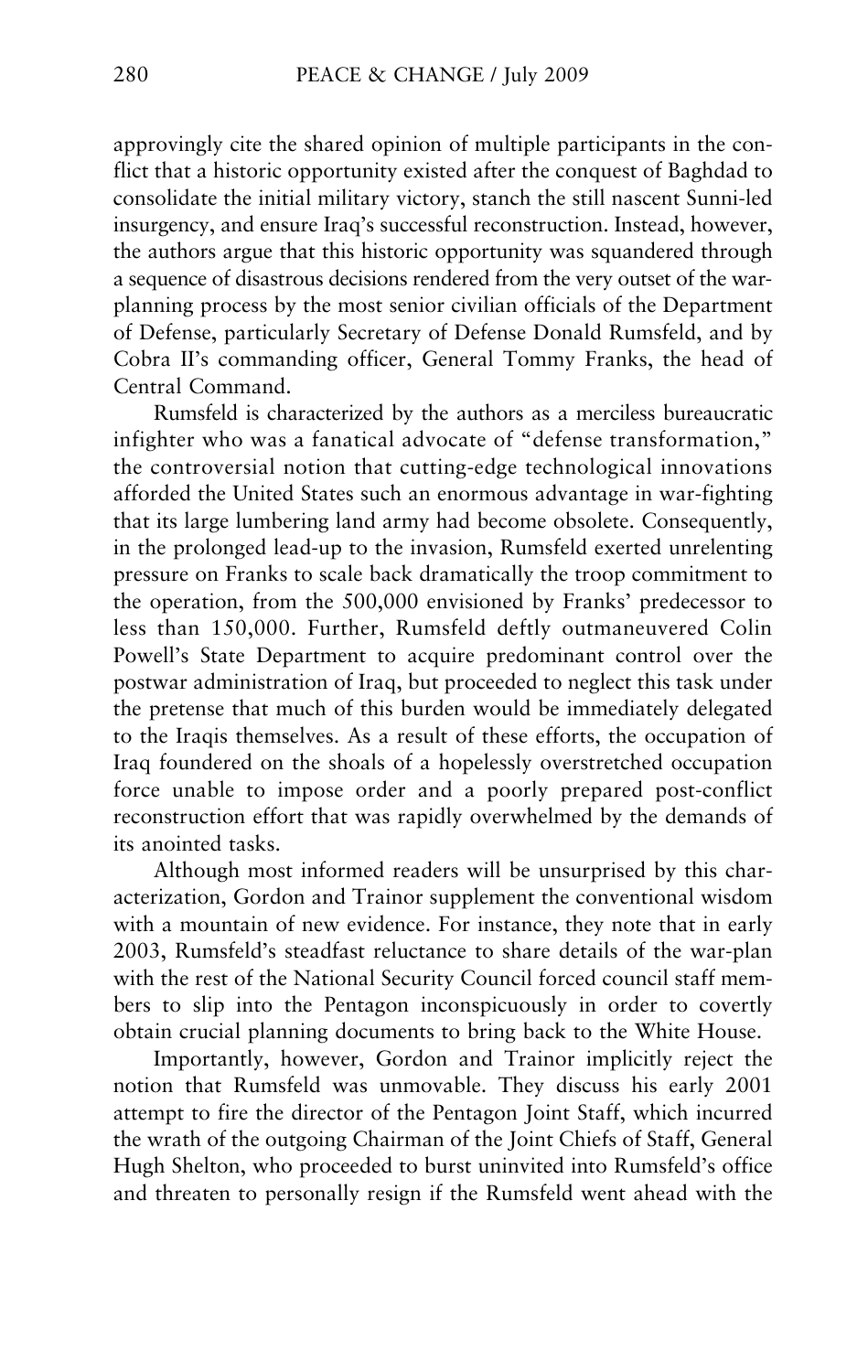firing. On this and at least one other occasion when Shelton held firm against Rumsfeld, it was the latter, not the former, that capitulated. When Shelton's tenure as chairman ended, Rumsfeld replaced him with the more submissive Air Force General Richard Myers, who boasted of sharing a "mind meld" (53) with his new boss.

Most of the rest of the blame for the outcome of the invasion is cast by the authors on General Franks, who not only submitted to Rumsfeld's pressure to reduce the troop commitment to the war, but also generally comes across as stubborn, boorish, vain, and intellectually illequipped for the massive undertaking over which he presided. For example, Franks provided his enthusiastic blessing to a war-plan that was based on a set of unavoidable contradictions. Most egregiously, the plan's call for a slimmed-down invasion force rendered impossible its overarching aim of seizing Iraq's alleged stores of weapons of mass destruction (WMDs) located throughout the country in order to prevent them from falling into the hands of terrorists. Then, despite mounting evidence that the main threat to U.S. forces was the paramilitary Fedayeen organization and not the Iraqi army, Franks stubbornly refused to adjust the war-plan to accommodate this development. Finally, during the pivotal months following the seizure of Baghdad, Franks rapidly lost interest in the intervention due to his professed eagerness to retire and negotiate a multimillion-dollar book deal for his memoirs.

The book's foremost strength is its meticulously rendered depiction of the Cobra II operation, upon which it will be difficult for future military historians to improve. Although the narrative is somewhat difficult for the nonspecialist to follow, it contains many riveting and gut-wrenching passages that brilliantly capture the hellish reality of war. This ground-level view of the campaign demonstrates beyond doubt the tremendous valor, ingenuity, and adaptability of the U.S. combat soldiers as they fought their way north from Kuwait, and serves to compound the reader's indignation at the fecklessness of their highest leaders.

The authors' prodigious research also sheds light on numerous puzzles surrounding the origins of the invasion. For example, they indicate that Saddam's reluctance to comply fully with United Nations weapons inspections in early 2003 in spite of the absence of Iraqi WMDs was the product of his desire to continue deterring what he viewed as the more proximate threats posed by Iran and Iraq's own Shia population through a delicate strategy that one of his military commanders dubbed "deterrence by doubt" (74). They also reveal that the U.S. satellite photographs and communications intercepts which Secretary of State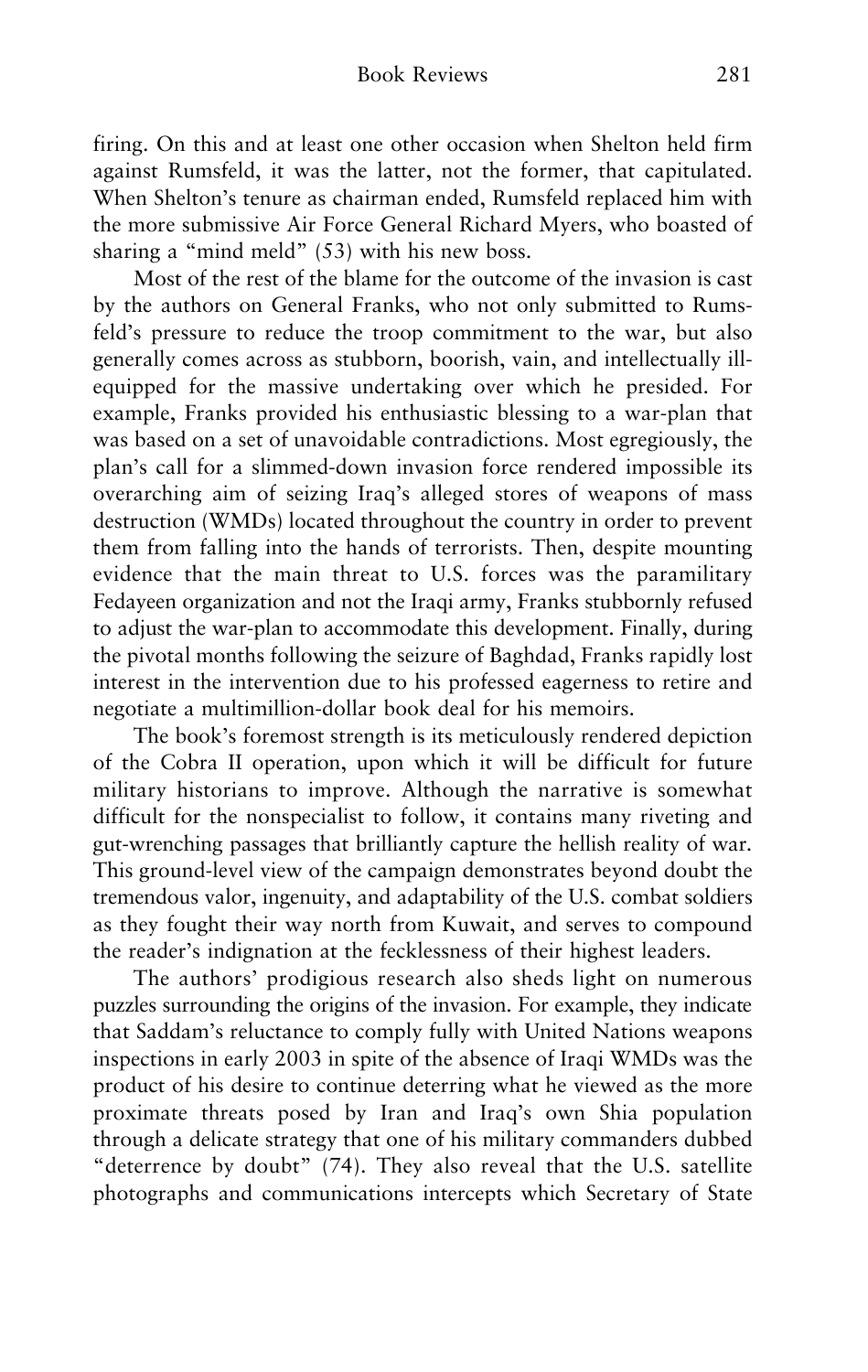Powell presented at the U.N. Security Council in his now infamous February 2003 speech attempting to persuade that body of Iraq's ongoing illegal WMD activities had in actuality captured conscientious Iraqi efforts to scrub suspected WMD sites of all remaining vestiges of Iraq's old pre-Gulf War program.

Remarkably for a work of contemporaneous history, *Cobra II* contains few significant weaknesses. One of these is its near total neglect of the thoughts and actions of the single most important figure in the war, the president of the United States. President Bush (not to mention Vice President Richard Cheney) only makes a few marginal appearances in the story, which likely reflects more the authors' lack of White House access during their research than it does the actual extent of Bush's involvement. Also, the final section of the book, which discusses the months immediately following the conquest of Baghdad, is arguably the most important one, since it is during this phase that the authors claim the United States lost a pivotal opportunity to strangle the insurgency in its cradle and consolidate its initial military victory. However, by comparison with the previous sections dealing with the prewar planning and the invasion itself, this section feels rushed and somewhat less methodical.

In summary, since Gordon and Trainor's work only fully lives up to the first of the two claims of its subtitle, *The Inside Story of the Invasion and Occupation of Iraq*, a comprehensive understanding of the U.S. occupation of Iraq cannot be gleaned from it. However, by so magnificently surveying the origins and initial stages of the war, the authors have not only greatly enhanced our understanding of the events of that period but also set a high standard for the necessary sequel(s).

> Evan Resnick *Yeshiva University*

**James Fallows.** *Blind into Baghdad: America's War in Iraq***.** New York: Vintage Books, 2006.

**Dahr Jamail.** *Beyond the Green Zone: Dispatches from an Unembedded Journalist in Occupied Iraq***.** Chicago: Haymarket, 2007.

By now the U.S. intervention in Iraq has drawn strong criticisms from all but the most unwavering jingoists. Prominent intellectuals, journalists,